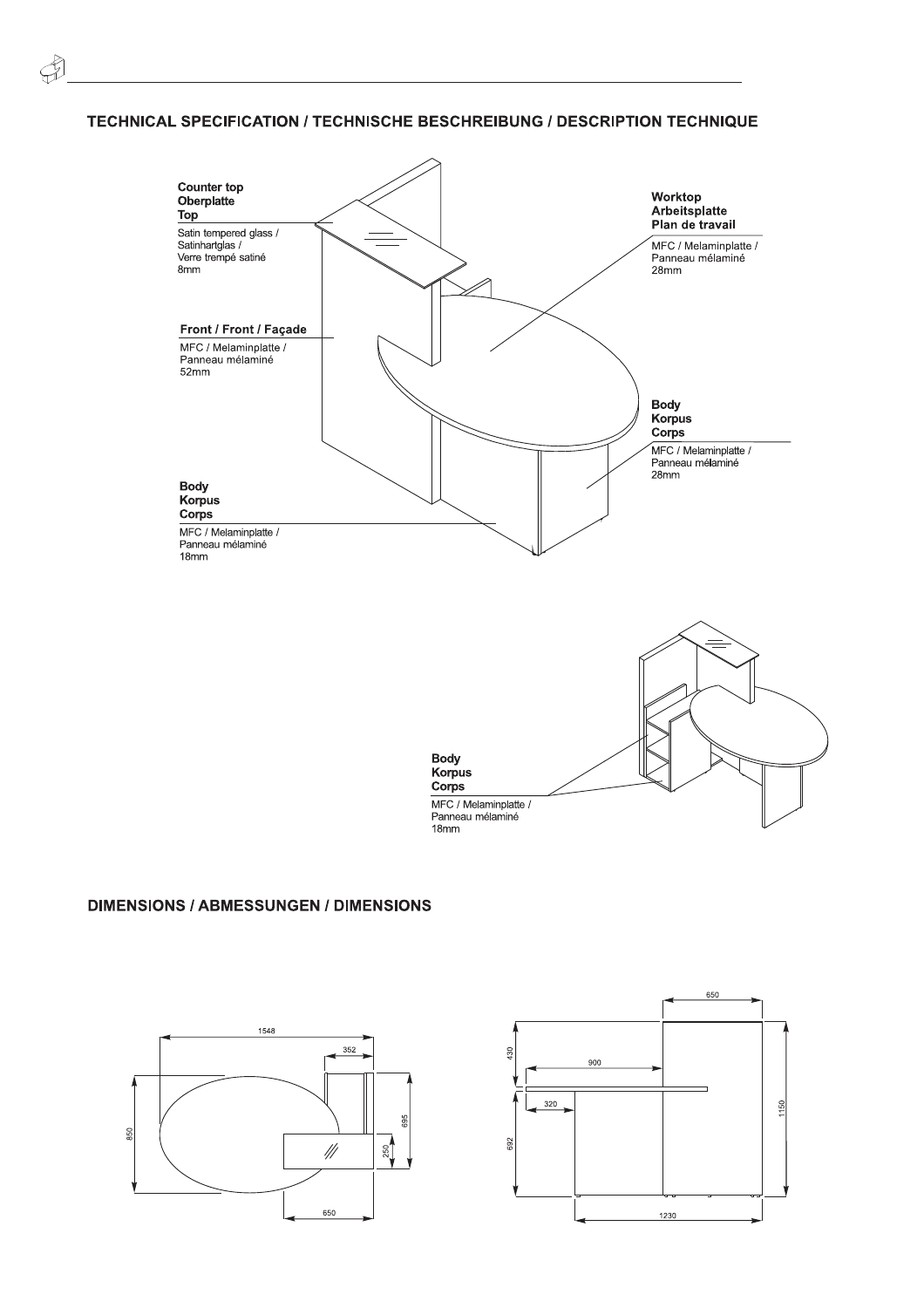## FINISHES / FARBEN / FINITIONS

34<br>CHESTNUT<br>WENGE<br>WENGE



SATIN GLASS<br>SATINHARTGLAS<br>VERRE <u>TREMPÉ</u> SATINE